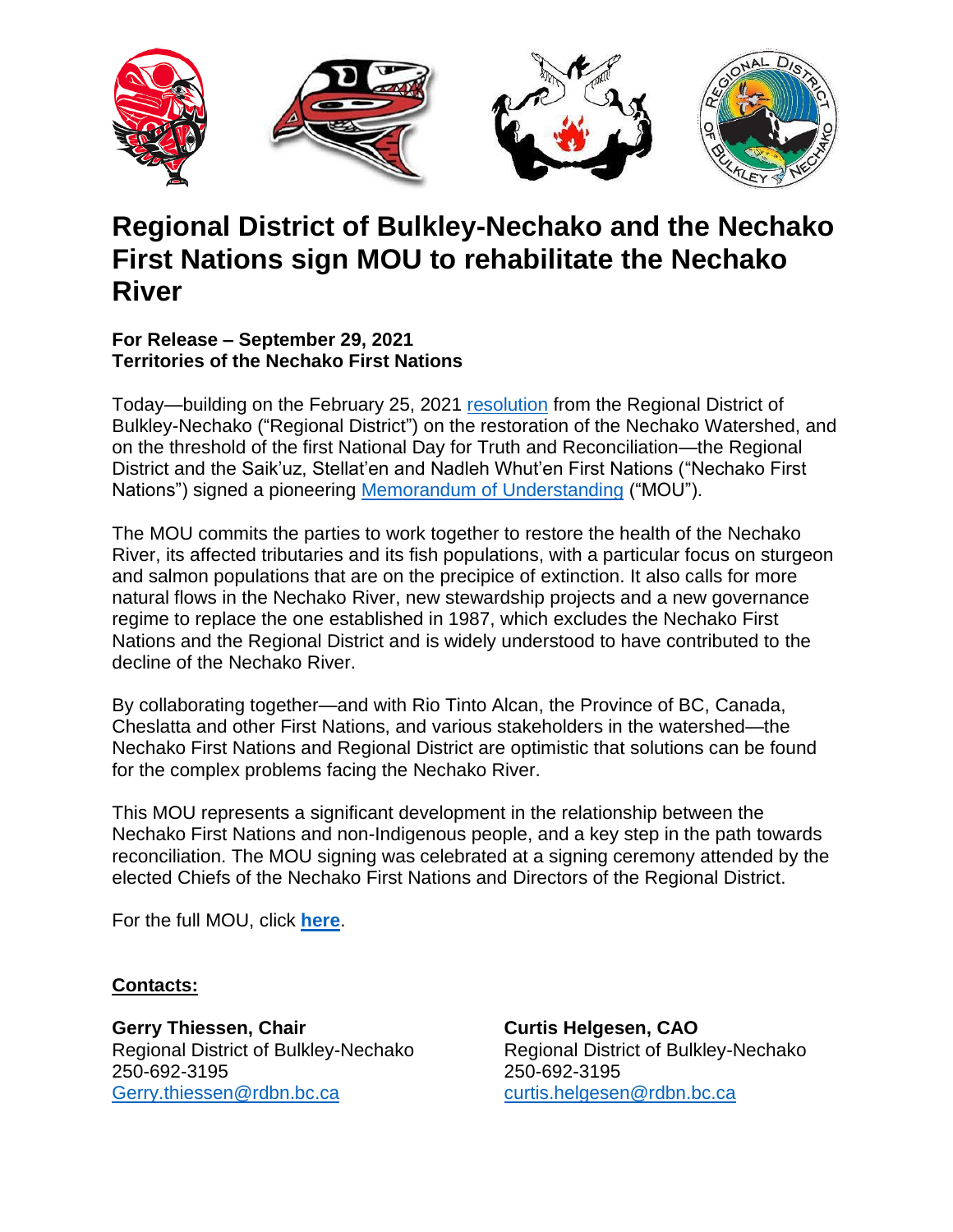**Chief Priscilla Mueller Chief Larry Nooski** Saik'uz First Nation Nadleh Whut'en First Nation 250-567-9293 250-690-7211 [priscilla.mueller@saikuz.com](mailto:priscilla.mueller@saikuz.com) [lnooski@nadleh.ca](mailto:lnooski@nadleh.ca)

**Chief Robert Michell** Stellat'en First Nation

250-699-8747 [chief@stellaten.ca](mailto:chief@stellaten.ca)

### **Quotes**

#### **Gerry Thiessen, RDBN Chairperson and Mayor of Vanderhoof:**

*"Local First Nations and non-Indigenous communities alike have suffered from the impacts of the Nechako water management regime, which has prioritized energy production over a healthy river and fish populations. The people of our region—those who use and depend on the river—deserve a healthy Nechako and a legitimate seat at the table when it comes to water management. We can achieve that goal by continuing to work together collaboratively."*

#### **Priscilla Mueller, elected Chief of Saik'uz First Nation:**

*"The relationship being built with the Regional District is an example of local communities working together for the common good, and it is one of many relationships that need to be developed to overcome the challenges facing the Nechako. We're gaining momentum, and I'm optimistic that by continuing to build these relationships, we will be able to create the conditions for a flourishing Nechako once again."* 

#### **Robert Michell, elected Chief of Stellat'en First Nation:**

*"Since time immemorial, the Stellat'en people have lived beside and on the Nechako River. The River was our economic and spiritual lifeblood. It was taken away from us and converted into an industrial canal without any consultation or compensation. We need what was lost to be returned. And when it is—when the River is brought back to health—everyone in the region will stand to benefit."*

#### **Larry Nooski, elected Chief of Nadleh Whut'en:**

*"After the Kenney Dam was built, the water stopped flowing the way it always had. I remember the heartbreak for our Elders. I could see and I could feel the hurt they felt while walking on the bed of the Nechako River, as they realized that the construction of the Kenney Dam spelled the end of a great river. We owe it to them to restore the health of the River. It's a difficult issue, but we're making real progress—and this MOU is an example of that."*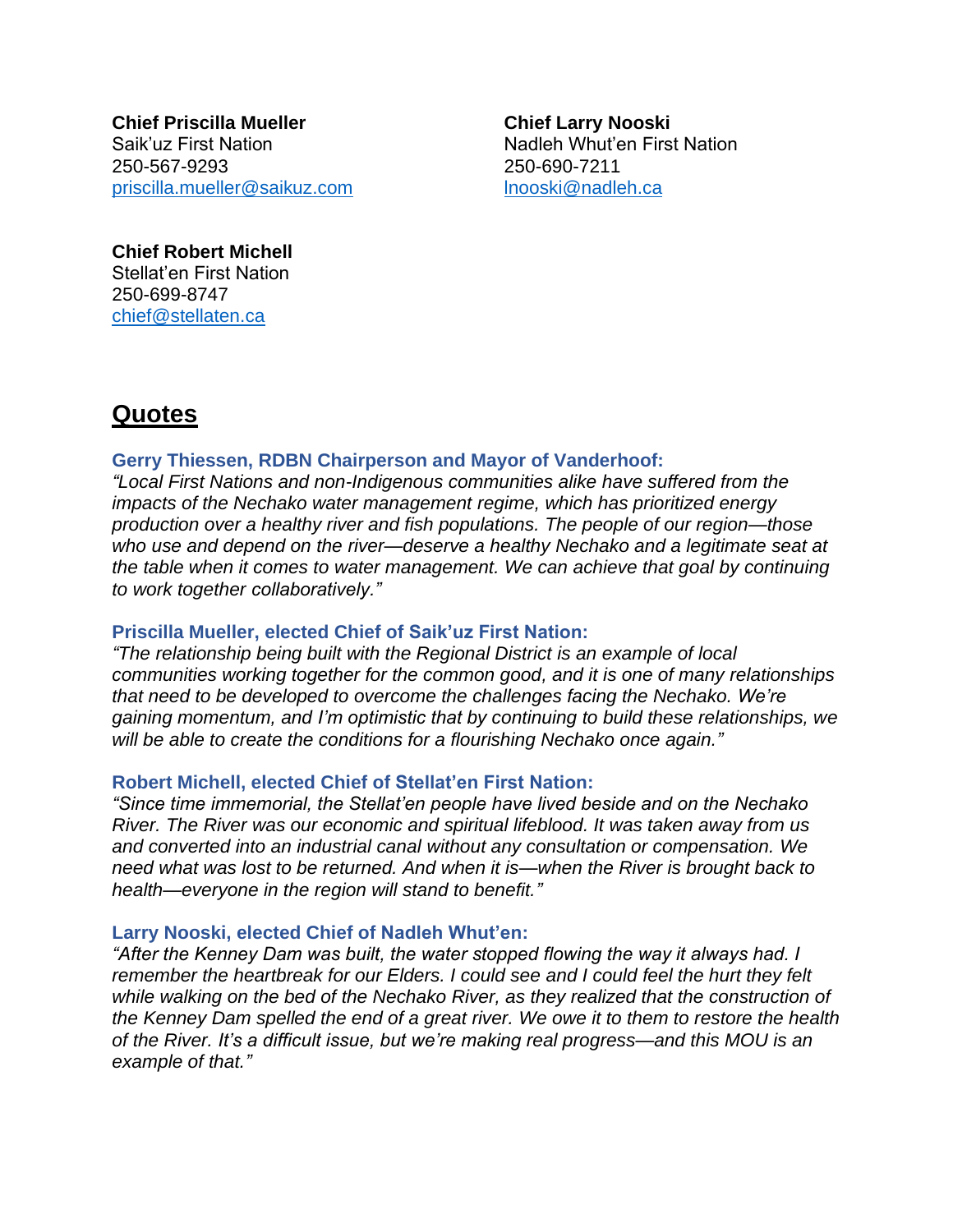## **Backgrounder**

Historically, the Nechako River was one of the largest tributaries of the Fraser River. It was the breeding ground for the Nechako white sturgeon and contributed significantly to highly valued salmon populations.

The headwaters of the Nechako River lie within the Nechako Reservoir, an enormous body of water created by the construction of the Kenney Dam to provide hydroelectric power to an aluminium smelter in Kitimat. Completion of the Dam in the 1950s fundamentally altered the flow patterns of the Nechako River. Most of the water that would have otherwise flowed down the Nechako River has been diverted west, through the mountains to produce hydroelectric power for the smelter. From 1985-2018, the average flow in the Upper Nechako River is estimated to have been just ~36% of the natural flow prior to the construction of the Dam. Further, the 11 kilometers immediately below the Dam have been dry since construction.

The reduction in the natural flow has significantly affected the River's fish populations and habitat. The Nechako white sturgeon has been suffering from "chronic recruitment failure" since at least 1980 and is on the precipice of extinction. The lack of spring freshet and the dewatering of the floodplain and side channels are impairing chinook salmon productivity and recruitment. Migrating sockeye salmon in the Nechako River encounter artificially warm water temperatures that are affecting pre-spawn mortality.

The Nechako River is of spiritual significance and cultural importance to the Nechako First Nations, whose members are descendants of the Indigenous inhabitants who lived along and relied upon the Nechako River since time immemorial. The Kenney Dam has fundamentally altered the Nechako River and interfered with the Nechako First Nations' Aboriginal title and rights. The on-going, unjustified infringements of the Nechako First Nations' Aboriginal title and rights are inconsistent with the principles in the recent legislation passed by the BC Legislature to implement the *United Nations Declaration on the Rights of Indigenous Peoples*.

In 2011, Saik'uz and Stellat'en commenced an action against Rio Tinto in the Supreme Court of British Columbia to obtain a court order to restore the natural flow to the Nechako River. The trial, which commenced in October 2019, was completed in spring of this year. The parties are now awaiting a decision.

Current operation of the Kenney Dam and Nechako Reservoir are incompatible with reconciliation between Indigenous and non-Indigenous peoples in the Nechako region. The Regional District stands shoulder-to-shoulder with the Nechako First Nations in opposition to the continued degradation of the Nechako watershed and in the hope for a meaningful role in the management of a new, more natural flow regime.